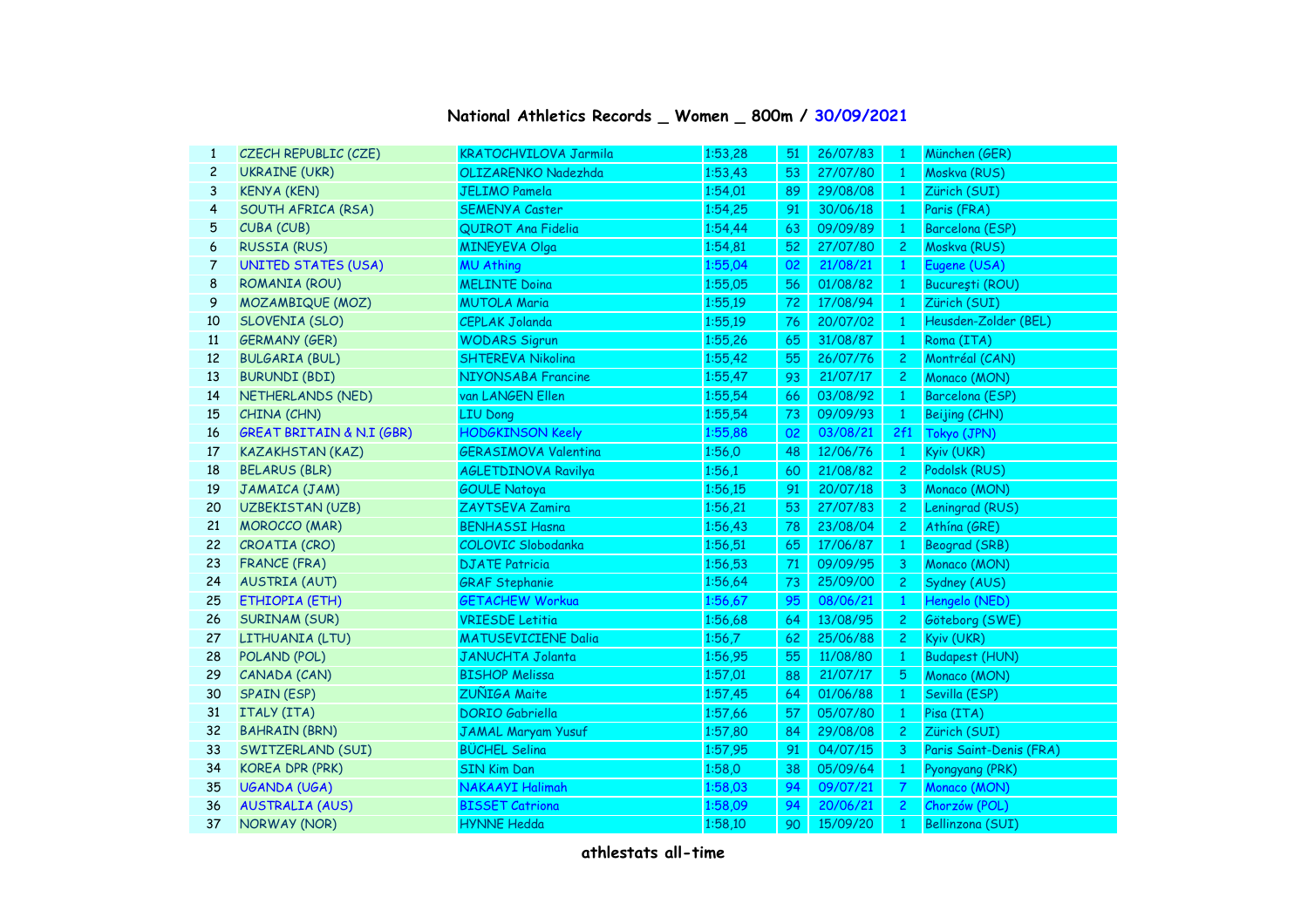| 38 | <b>NEW ZEALAND (NZL)</b>     | <b>HODGKINSON Toni</b>       | 1:58,25 | 71 | 27/07/96 |                | 4s2 Atlanta (USA)          |
|----|------------------------------|------------------------------|---------|----|----------|----------------|----------------------------|
| 39 | <b>BRAZIL (BRA)</b>          | de PAULA MENDES Luciana      | 1:58,27 | 71 | 30/07/94 | $\mathbf{2}$   | Hechtel (BEL)              |
| 40 | <b>BELGIUM (BEL)</b>         | <b>STALS Sandra</b>          | 1:58,31 | 75 | 01/08/98 | $\mathbf{2}$   | Hechtel (BEL)              |
| 41 | <b>SLOVAK REPUBLIC (SVK)</b> | SEDLAKOVA Gabriella          | 1:58,37 | 68 | 21/08/87 | $\overline{4}$ | Berlin (GER)               |
| 42 | LATVIA (LAT)                 | <b>ARENTE Marita</b>         | 1:58,64 | 57 | 19/07/84 | 4r1            | Moskva (RUS)               |
| 43 | ALGERIA (ALG)                | <b>BOULMERKA Hassiba</b>     | 1:58,72 | 68 | 17/07/91 | $\mathbf{1}$   | Roma (ITA)                 |
| 44 | SWEDEN (SWE)                 | <b>LINDH Lovisa</b>          | 1:58,77 | 91 | 06/07/17 | 6r2            | Lausanne (SUI)             |
| 45 | KIRZIGHISTAN (KGZ)           | DEREVY ANKINA Lyudmila       | 1:58,85 | 66 | 30/07/88 |                | 3h1 Kyiv (UKR)             |
| 46 | PORTUGAL (POR)               | <b>SACRAMENTO Carla</b>      | 1:58,94 | 71 | 13/08/97 | $\overline{7}$ | Zürich (SUI)               |
| 47 | DOMINICA (DMA)               | <b>WILLIAMS-SEWER Dawn</b>   | 1:59,06 | 73 | 27/07/96 | 5s1            | Atlanta (USA)              |
| 48 | <b>BENIN (BEN)</b>           | <b>YARIGO Noélie</b>         | 1:59,12 | 85 | 17/08/16 |                | 4h4 Río de Janeiro (BRA)   |
| 49 | NAMIBIA (NAM)                | <b>SAMARIA Agnes</b>         | 1:59,15 | 72 | 29/07/02 | 3              | Manchester (GBR)           |
| 50 | INDIA (IND)                  | <b>LUKA Tintu</b>            | 1:59,17 | 89 | 04/09/10 | 5              | Split (CRO)                |
| 51 | MOLDAVA (MDA)                | <b>IVANOVA Lyubov</b>        | 1:59,3  | 55 | 12/08/78 | 5              | Podolsk (RUS)              |
| 52 | COLOMBIA (COL)               | <b>GARCÍA Rosibel</b>        | 1:59,38 | 81 | 16/08/08 | 5s1            | Beijing (CHN)              |
| 53 | <b>FINLAND (FIN)</b>         | <b>KUIVISTO Sara</b>         | 1:59,41 | 91 | 31/07/21 |                | 6sf2 Tokyo (JPN)           |
| 54 | HUNGARY (HUN)                | <b>VARGA Judit</b>           | 1:59,46 | 76 | 12/06/03 | $\mathbf{2}$   | Ostrava (CZE)              |
| 55 | <b>GUYANA (GUY)</b>          | <b>BURNETT Marian</b>        | 1:59,47 | 76 | 31/05/04 | $\mathbf{2}$   | Palo Alto (USA)            |
| 56 | <b>MALTA (MLT)</b>           | <b>BLAKE Tanya</b>           | 1:59,56 | 73 | 24/05/03 | $\overline{4}$ | Eugene (USA)               |
| 57 | <b>TANZANIA (TAN)</b>        | <b>JOHN Lwiza Msyani</b>     | 1:59,58 | 80 | 09/09/00 | $\mathbf{2}$   | Yokohama (JPN)             |
| 58 | <b>GHANA (GHA)</b>           | <b>SERWAA Akosua</b>         | 1:59,60 | 81 | 02/07/04 | 4r1            | Roma (ITA)                 |
| 59 | <b>GRENADA (GRN)</b>         | <b>BERNARD-THOMAS Neisha</b> | 1:59,60 | 81 | 01/05/10 | $\overline{c}$ | Kingston (JAM)             |
| 60 | IRELAND (IRL)                | <b>MAGEEAN Ciara</b>         | 1:59,69 | 92 | 24/07/20 | $\mathbf{1}$   | Bern (SUI)                 |
| 61 | <b>GREECE (GRE)</b>          | PAPADOPOÚLOU María           | 1:59,79 | 74 | 14/06/05 | $\overline{c}$ | Athína (GRE)               |
| 62 | <b>SERBIA (SRB)</b>          | <b>TERZIC Amela</b>          | 1:59,90 | 93 | 20/06/15 | $\mathbf{1}$   | Stara Zagora (BUL)         |
| 63 | <b>ICELAND (ISL)</b>         | HINRIKSDÓTTIR Aníta          | 2:00,05 | 96 | 15/06/17 | 6              | Oslo (NOR)                 |
| 64 | ZAMBIA (ZAM)                 | <b>MPANDE Felistus</b>       | 2:00,10 | 96 | 22/02/20 | $\mathbf{1}$   | Ndola (ZAM)                |
| 65 | CHILE (CHI)                  | RAMOS Alejandra              | 2:00,20 | 59 | 03/09/90 | 3              | Jerez de la Frontera (ESP) |
| 66 | <b>URUGUAY (URU)</b>         | RODRÍGUEZ Déborah            | 2:00,20 | 92 | 12/06/21 | 1f1            | Genève (SUI)               |
| 67 | <b>TURKEY (TUR)</b>          | <b>AYDIN Merve</b>           | 2:00,23 | 90 | 12/06/12 | $\mathbf{1}$   | Minsk (BLR)                |
| 68 | LUXEMBURG (LUX)              | <b>MATHIAS Charline</b>      | 2:00,35 | 92 | 21/07/18 | 3              | Heusden-Zolder (BEL)       |
| 69 | JAPAN (JPN)                  | <b>SUGIMORI Miho</b>         | 2:00,45 | 78 | 11/06/05 | $\mathbf{1}$   | Tokyo (JPN)                |
| 70 | ZIMBABWE (ZIM)               | <b>SAKARA Julia</b>          | 2:00,49 | 69 | 18/09/98 | 2s1            | Kuala Lumpur (MAS)         |
| 71 | TUNISIA (TUN)                | <b>NAKHLI Abir</b>           | 2:00,70 | 81 | 26/07/02 | $\mathbf{2}$   | Namur (BEL)                |
| 72 | <b>VIETNAM (VIE)</b>         | <b>TRUONG Thanh Hang</b>     | 2:00,91 | 86 | 25/11/10 | $\mathbf{2}$   | Guangzhou (CHN)            |
| 73 | <b>MEXICO (MEX)</b>          | <b>REAL Mariela Luisa</b>    | 2:00,92 | 93 | 29/05/21 | 7f1            | Portland (USA)             |
| 74 | <b>DENMARK (DEN)</b>         | <b>GYDESEN Karen</b>         | 2:00,97 | 67 | 29/06/94 | 3              | Helsinki (FIN)             |
| 75 | PUERTO RICO (PUR)            | <b>LIND Angelita</b>         | 2:01,31 | 59 | 25/07/84 | $\mathbf{2}$   | Walnut (USA)               |
| 76 | ALBANIA (ALB)                | <b>GEGA Luiza</b>            | 2:01,31 | 88 | 21/06/14 | 1r1            | Tbilisi (GEO)              |
| 77 | PANAMA (PAN)                 | <b>FERRIS Andrea</b>         | 2:01,63 | 87 | 11/05/12 | $\overline{4}$ | Ponce (PUR)                |